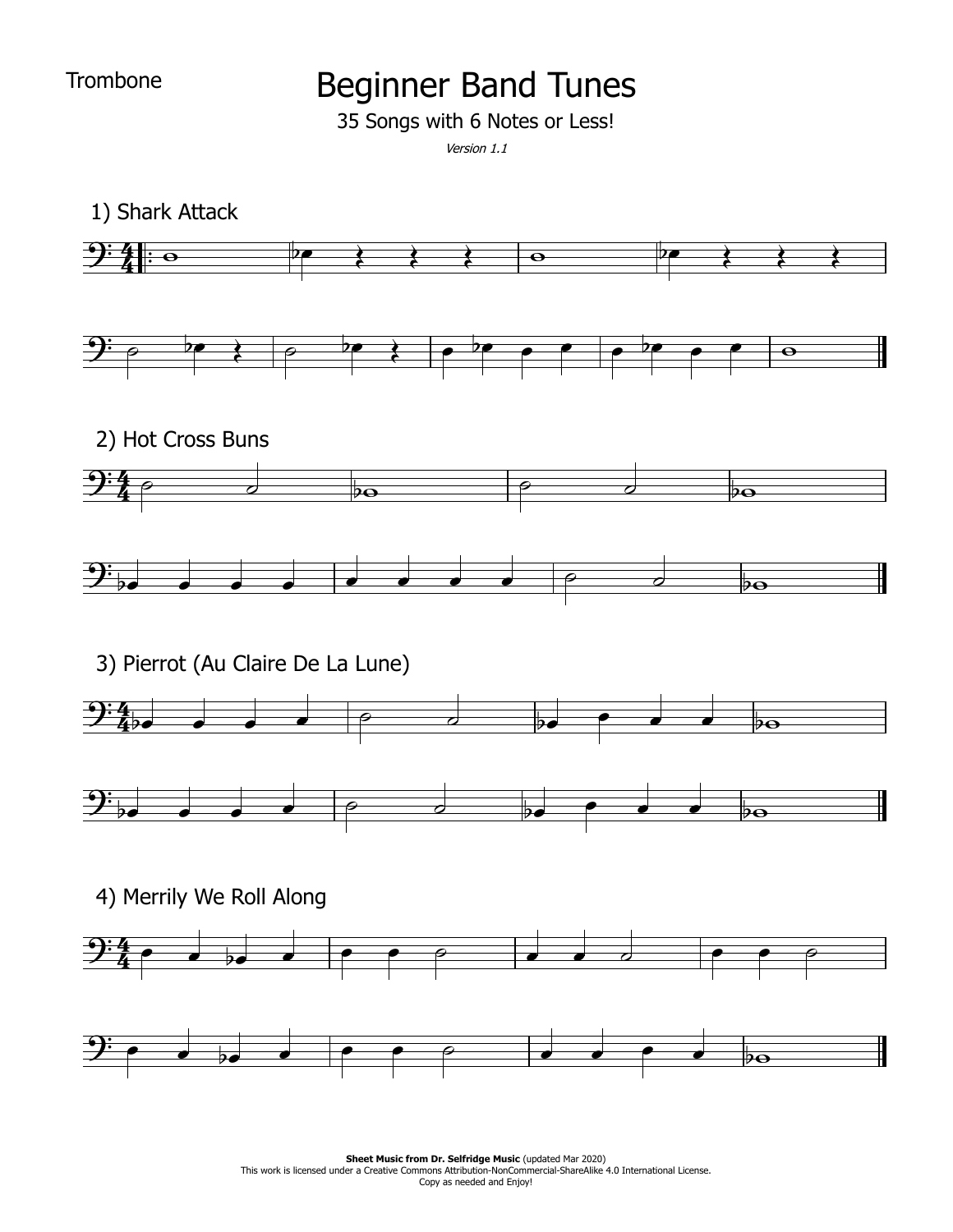5) Minor Buns

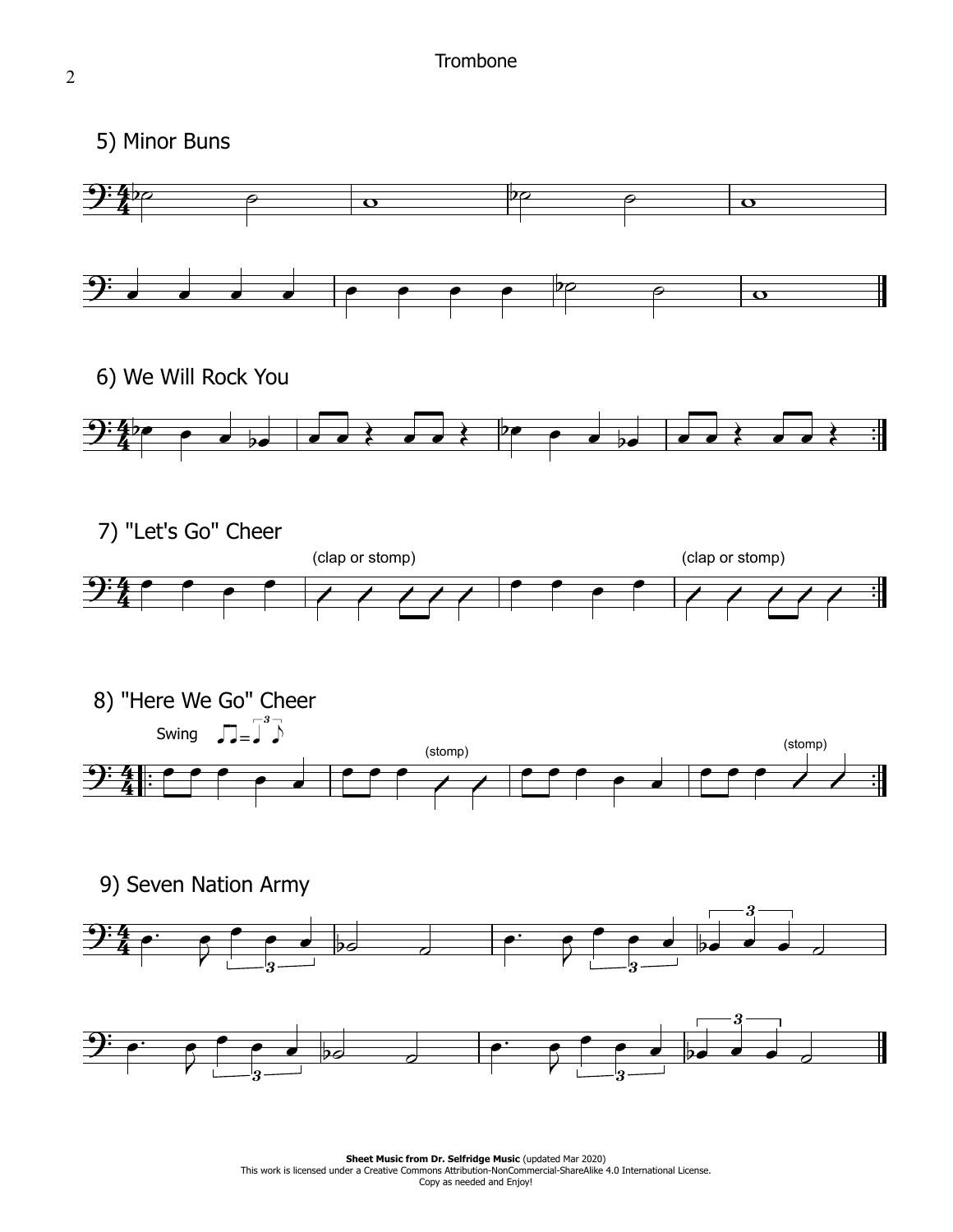

11) Another One Bites the Dust



12) Hot Cross Buns Harmony (Play together with song #2 as a duet with a friend)





13) Mary Had a Little Lamb





14) Louie Louie

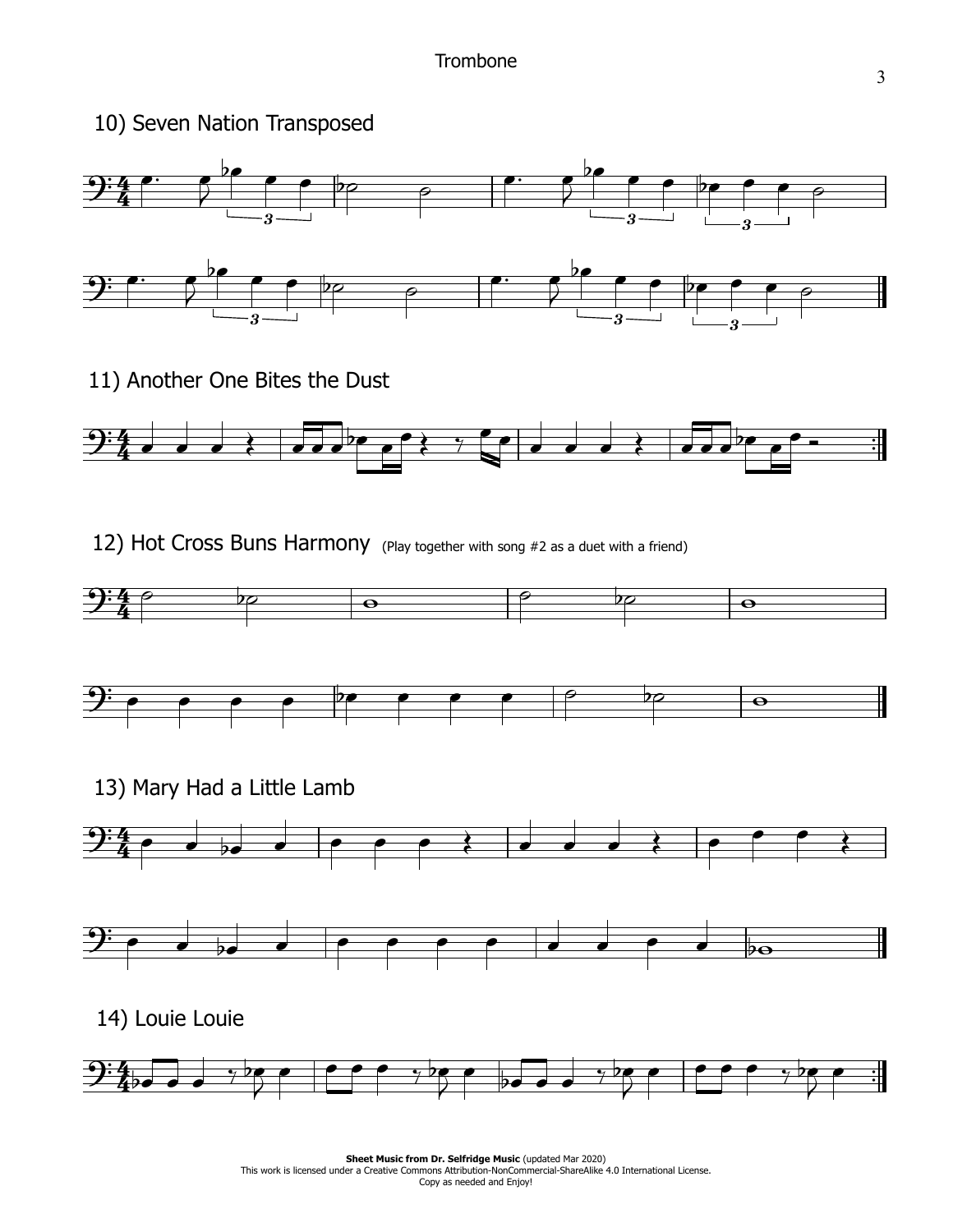

4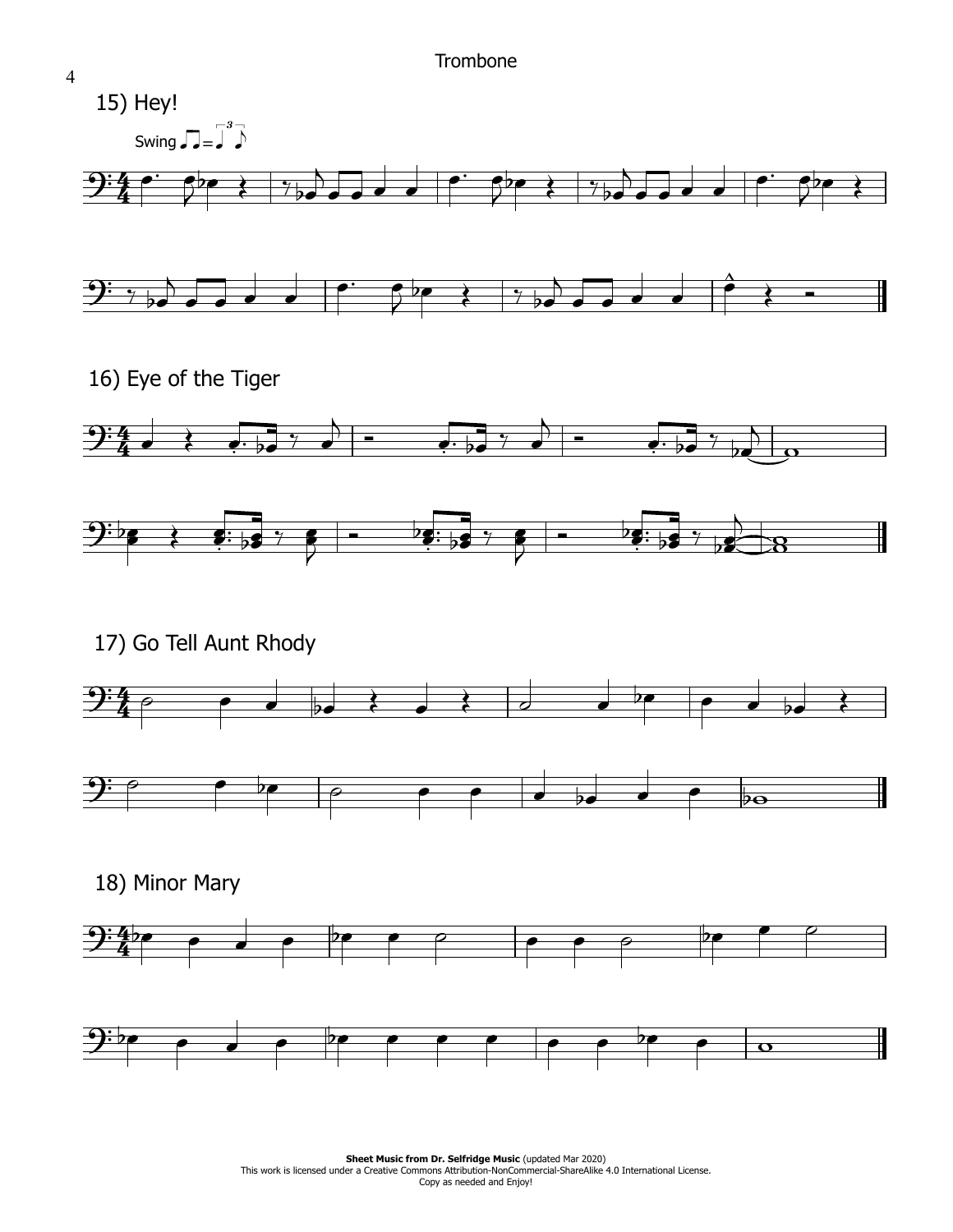19) Twinkle Twinkle

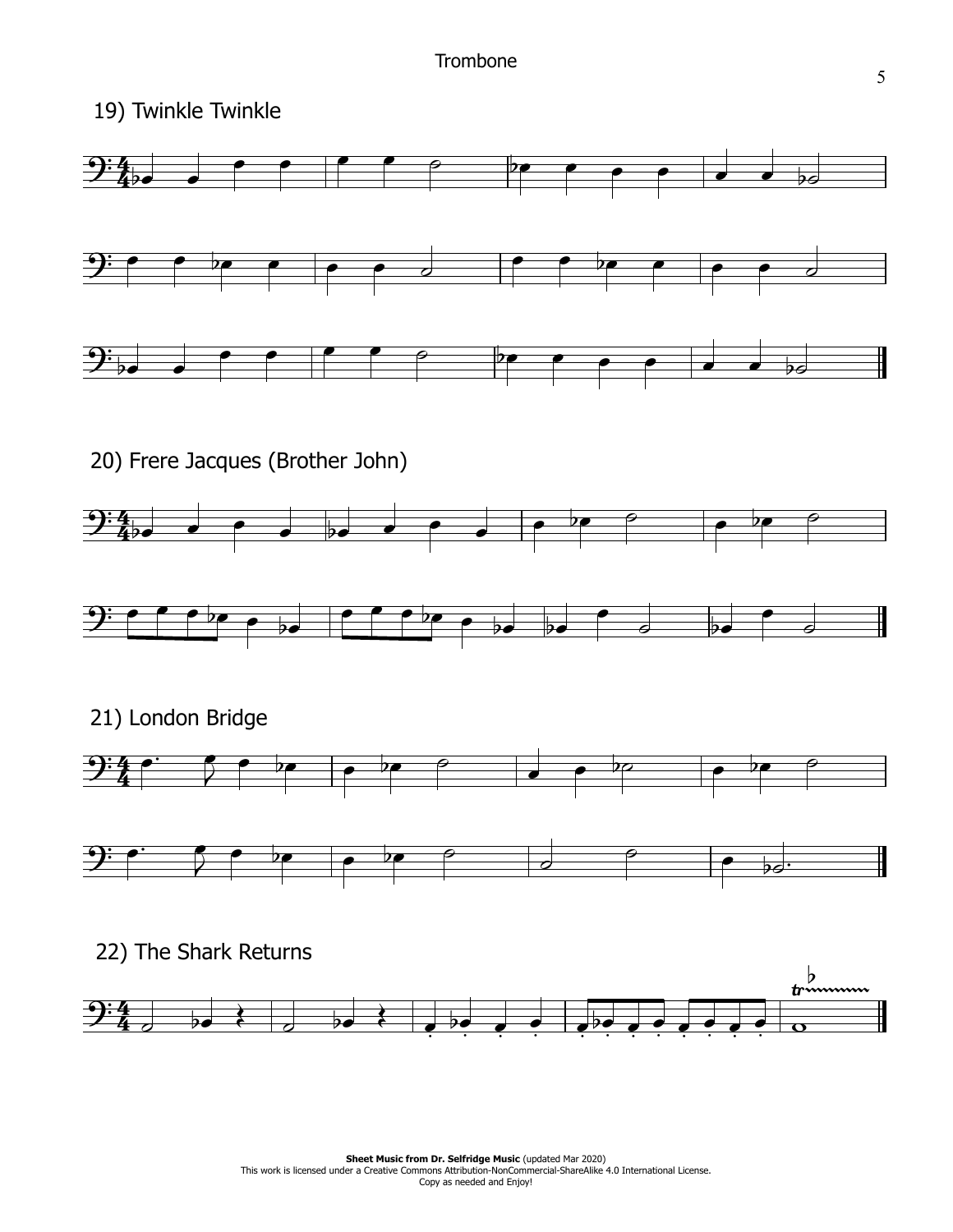## **Trombone**





**Sheet Music from Dr. Selfridge Music (updated Mar 2020) Sheet Music from Dr. Selfridge Music** (updated Mar 2020)<br>This work is licensed under a Creative Commons Attribution-NonCommercial-ShareAlike 4.0 International License. Copy as needed and Enjoy!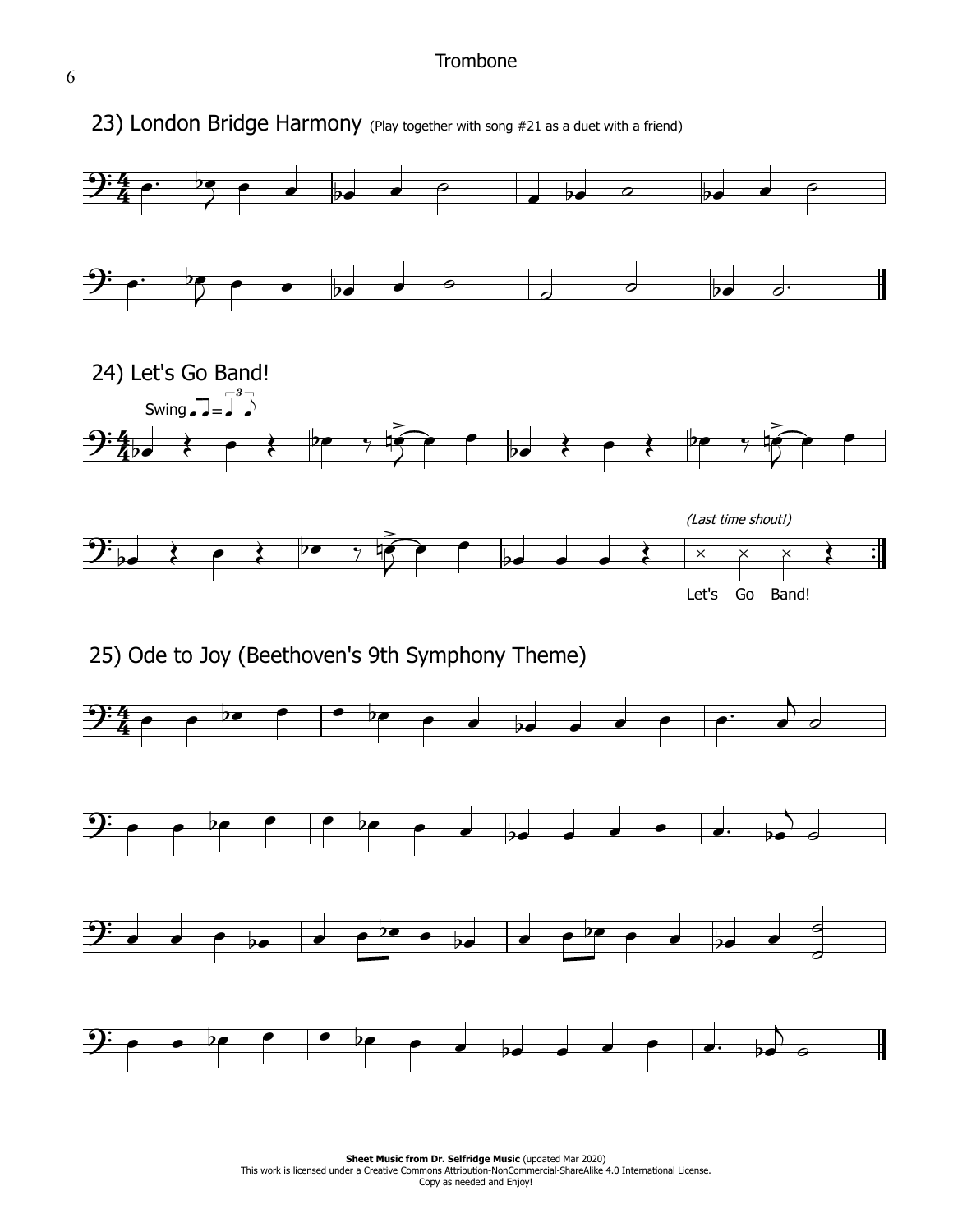26) Theme from New World Symphony (Dvorak)

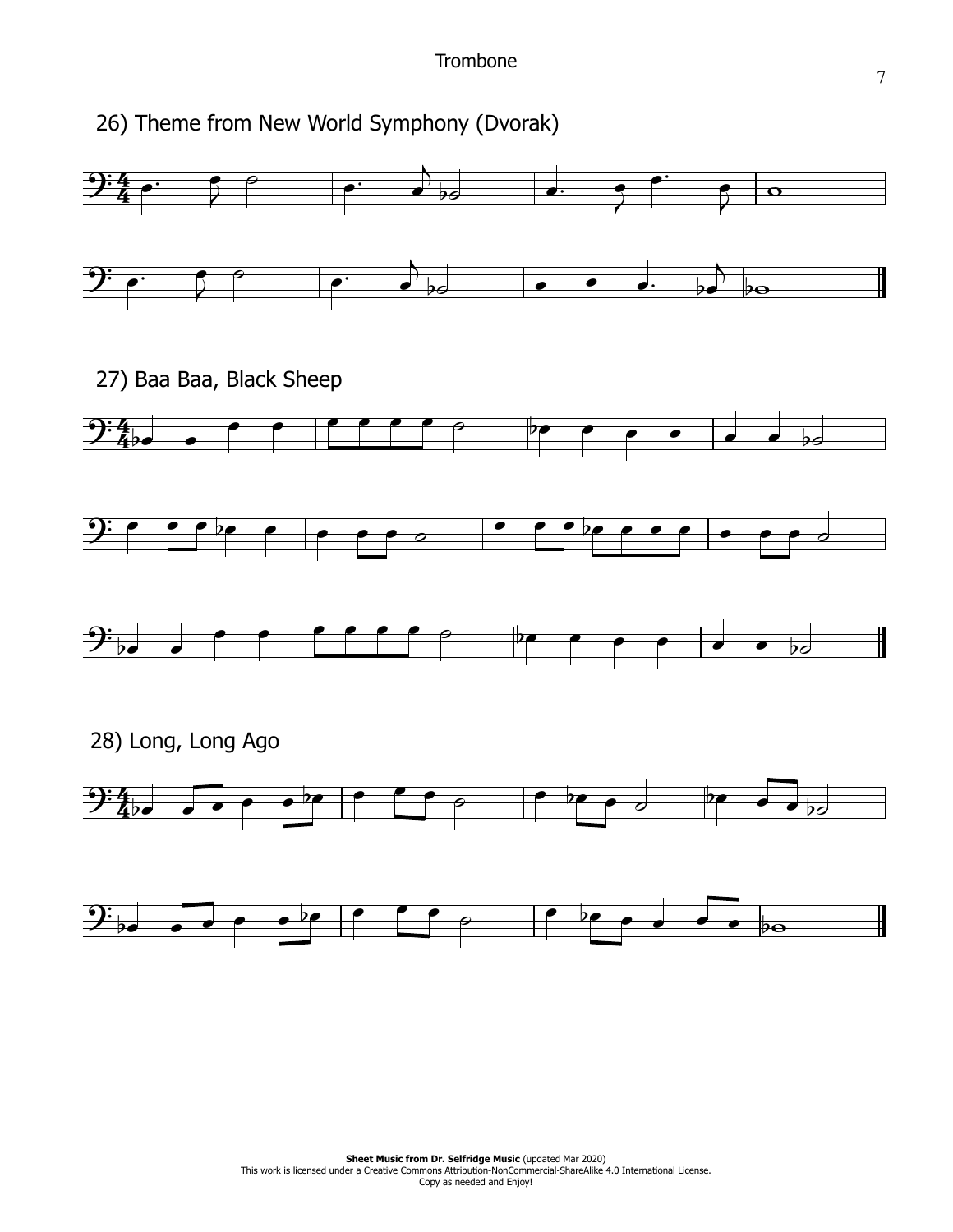

**Sheet Music from Dr. Selfridge Music (updated Mar 2020) Sheet Music from Dr. Selfridge Music** (updated Mar 2020)<br>This work is licensed under a Creative Commons Attribution-NonCommercial-ShareAlike 4.0 International License. Copy as needed and Enjoy!